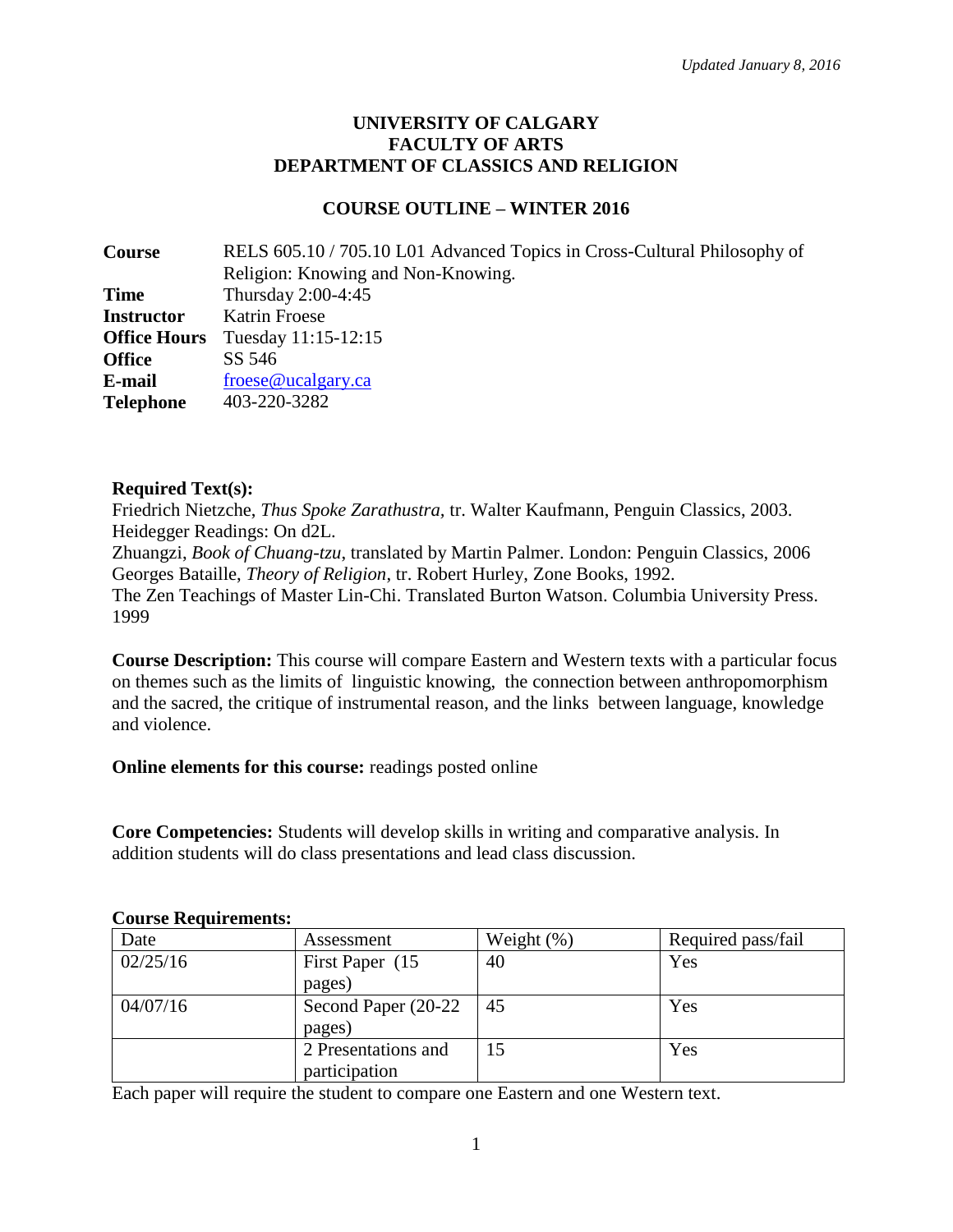## **Grading**

A letter grade will be assigned to each component of the course according to the University's Graduate Studies Calendar 2015-2016:

| $\mathbf{A}$   | 4.0 | Outstanding                                                                       |
|----------------|-----|-----------------------------------------------------------------------------------|
| $+$            |     |                                                                                   |
| $\mathbf{A}$   | 4.0 | Excellent – superior performance showing comprehensive understanding of the       |
|                |     | subject matter                                                                    |
| $A-$           | 3.7 | Very good performance                                                             |
| $\bf{B}$       | 3.3 | Good performance                                                                  |
| $+$            |     |                                                                                   |
| B              | 3.0 | Satisfactory performance Note: The grade point value (3.0) associated with this   |
|                |     | grade is the minimum acceptable average that a graduate student must maintain     |
|                |     | throughout the program as computed at the end of each registration anniversary    |
|                |     | year of the program.                                                              |
| $B -$          | 2.7 | Minimum pass for students in the Faculty of Graduate Studies Note: A student who  |
|                |     | receives a B- or lower in two or more courses will be required to withdraw        |
|                |     | regardless of their grade point average unless the program recommends otherwise.  |
|                |     | Individual programs may require a higher minimum passing grade.                   |
| $\mathcal{C}$  | 2.3 | All grades below B- are indicative of failure at the graduate level and cannot be |
| $+$            |     | counted toward Faculty of Graduate Studies course requirements. A student who     |
|                |     | receives a grade of F will normally be required to withdraw unless the program    |
|                |     | recommends otherwise.                                                             |
| $\mathsf{C}$   | 2.0 |                                                                                   |
| $C-$           | 1.7 |                                                                                   |
| D              | 1.3 |                                                                                   |
| $+$            |     |                                                                                   |
| D              | 1.0 |                                                                                   |
| $\overline{F}$ | 0.0 |                                                                                   |

N.B. All written assignments will be graded with regard to both form and content.

#### **Policy with regard to missed assignments/assessments:**

Late papers will be marked down at a rate of 3% per day. Extensions will only be granted under exceptional circumstances and must be accompanied by proper documentation (i.e., medical certificate, etc.).

### **Expectations for student conduct in this course:**

It is imperative that students both read and reflect on the text, attend classes and participate in class discussion. This is a seminar course.

#### **Electronic Device Policy:**

No electronic equipment shall be permitted in the classroom. This includes laptops, ipads, cell phones, etc.

### **Syllabus:**

A complete syllabus will be made available the first week of class.